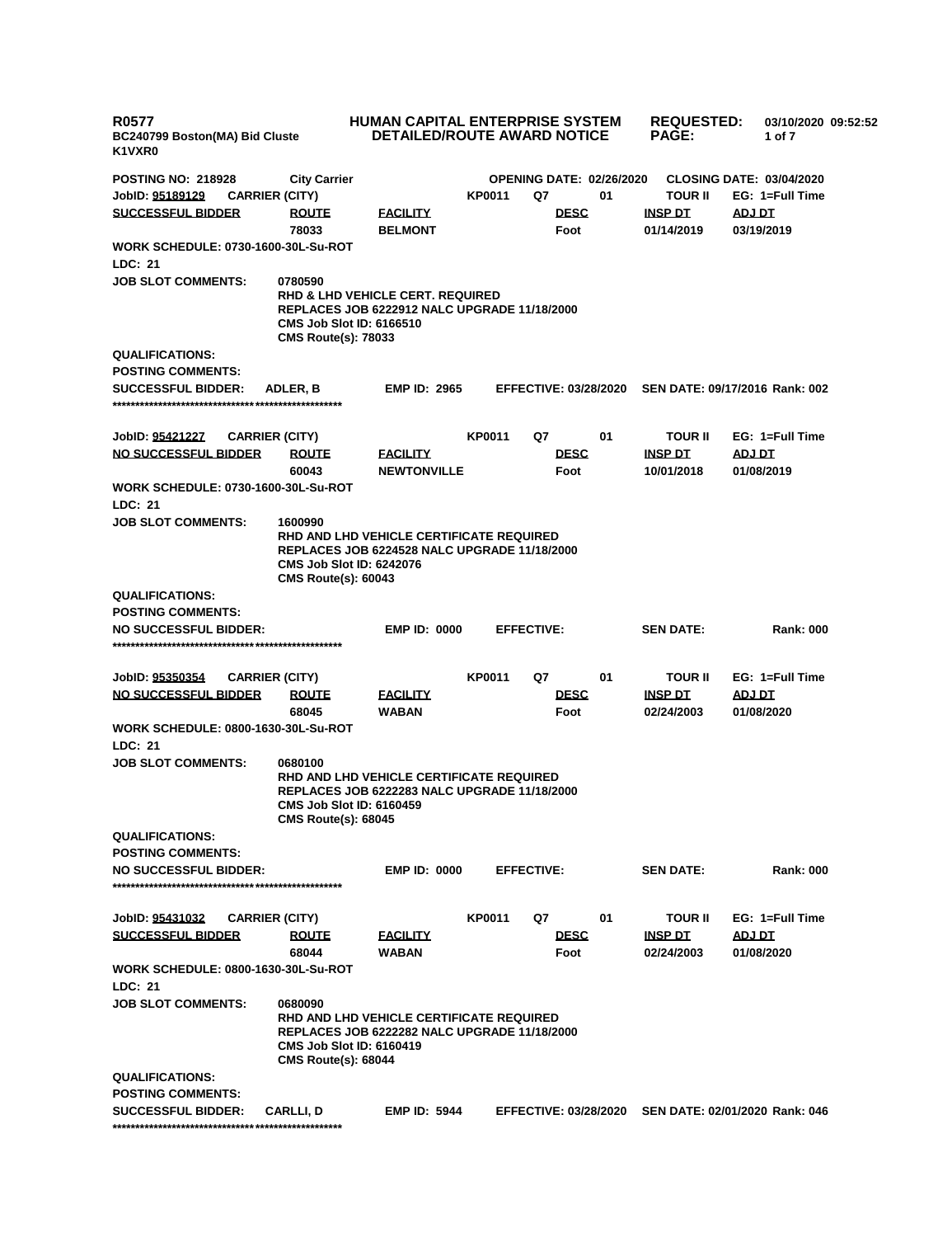| <b>R0577</b><br>K1VXR0                      | HUMAN CAPITAL ENTERPRISE SYSTEM<br><b>DETAILED/ROUTE AWARD NOTICE</b><br>BC240799 Boston(MA) Bid Cluste                                                                                          |                                                 |               |    | <b>REQUESTED:</b><br><b>PAGE:</b>       | 03/10/2020 09:52:52<br>2 of 7 |                                                      |  |
|---------------------------------------------|--------------------------------------------------------------------------------------------------------------------------------------------------------------------------------------------------|-------------------------------------------------|---------------|----|-----------------------------------------|-------------------------------|------------------------------------------------------|--|
| JobID: 95139866                             | <b>CARRIER (CITY)</b>                                                                                                                                                                            |                                                 | <b>KP0011</b> | Q7 | 01                                      | TOUR II                       | EG: 1=Full Time                                      |  |
| <b>SUCCESSFUL BIDDER</b>                    | <b>ROUTE</b><br>53052                                                                                                                                                                            | <b>FACILITY</b><br><b>WALTHAM CARRIER ANNEX</b> |               |    | <b>DESC</b><br>Park and Loop 02/26/2018 | <b>INSP DT</b>                | ADJ DT<br>06/05/2018                                 |  |
| <b>WORK SCHEDULE: 0800-1630-30L-Su-ROT</b>  |                                                                                                                                                                                                  |                                                 |               |    |                                         |                               |                                                      |  |
| <b>LDC: 21</b>                              |                                                                                                                                                                                                  |                                                 |               |    |                                         |                               |                                                      |  |
| <b>JOB SLOT COMMENTS:</b>                   | 0541110<br><b>RHD &amp; LHD VEHICLE CERTIFICATE REQUIRED</b><br><b>REPLACES JOB 6224789 NALC UPGRADE 11/18/2000</b><br><b>CMS Job Slot ID: 6242269</b><br><b>CMS Route(s): 54052</b>             |                                                 |               |    |                                         |                               |                                                      |  |
| <b>QUALIFICATIONS:</b>                      |                                                                                                                                                                                                  |                                                 |               |    |                                         |                               |                                                      |  |
| <b>POSTING COMMENTS:</b>                    |                                                                                                                                                                                                  |                                                 |               |    |                                         |                               |                                                      |  |
| <b>SUCCESSFUL BIDDER:</b>                   | WELCH, A                                                                                                                                                                                         | <b>EMP ID: 9078</b>                             |               |    |                                         |                               | EFFECTIVE: 03/28/2020 SEN DATE: 02/01/2020 Rank: 052 |  |
|                                             |                                                                                                                                                                                                  |                                                 |               |    |                                         |                               |                                                      |  |
|                                             | <b>CARRIER TECHNICIAN</b>                                                                                                                                                                        |                                                 | <b>KP0015</b> | Q7 | 02                                      | TOUR II                       | EG: 1=Full Time                                      |  |
| JobID: 95325839<br><b>SUCCESSFUL BIDDER</b> | <b>ROUTE</b>                                                                                                                                                                                     | <b>FACILITY</b>                                 |               |    | <b>DESC</b>                             | <b>INSP DT</b>                | <b>ADJ DT</b>                                        |  |
|                                             | 84001                                                                                                                                                                                            | <b>BRAINTREE</b>                                |               |    | Park and Loop 10/16/2017                |                               | 01/23/2018                                           |  |
|                                             |                                                                                                                                                                                                  |                                                 |               |    | Park and Loop 10/16/2017                |                               |                                                      |  |
|                                             | 84002<br>84003                                                                                                                                                                                   | <b>BRAINTREE</b><br><b>BRAINTREE</b>            |               |    | Park and Loop 10/16/2017                |                               | 01/23/2018                                           |  |
|                                             | 84004                                                                                                                                                                                            | <b>BRAINTREE</b>                                |               |    | Park and Loop 10/16/2017                |                               | 01/23/2018                                           |  |
|                                             | 84012                                                                                                                                                                                            | <b>BRAINTREE</b>                                |               |    | Park and Loop 10/23/2017                |                               | 01/23/2018<br>12/22/2017                             |  |
| <b>WORK SCHEDULE: 0800-1630-30L-Su-ROT</b>  |                                                                                                                                                                                                  |                                                 |               |    |                                         |                               |                                                      |  |
| LDC: 21                                     |                                                                                                                                                                                                  |                                                 |               |    |                                         |                               |                                                      |  |
| <b>JOB SLOT COMMENTS:</b>                   | 0840080<br>RHD AND LHD VEHICLE CERTIFICATE REQUIRED<br><b>REPLACES JOB 6221762 NALC UPGRADE 11/18/2000</b><br><b>CMS Job Slot ID: 6154160</b><br>CMS Route(s): 84001, 84002, 84003, 84004, 84012 |                                                 |               |    |                                         |                               |                                                      |  |
| <b>QUALIFICATIONS:</b>                      |                                                                                                                                                                                                  |                                                 |               |    |                                         |                               |                                                      |  |
| <b>POSTING COMMENTS:</b>                    |                                                                                                                                                                                                  |                                                 |               |    |                                         |                               |                                                      |  |
| <b>SUCCESSFUL BIDDER:</b>                   | <b>MCCLELLAND, N</b>                                                                                                                                                                             | <b>EMP ID: 0529</b>                             |               |    | <b>EFFECTIVE: 03/28/2020</b>            |                               | SEN DATE: 07/06/2019 Rank: 002                       |  |
| JobID: 95334164                             | <b>CARRIER (CITY)</b>                                                                                                                                                                            |                                                 | <b>KP0011</b> | Q7 | 01                                      | TOUR II                       | EG: 1=Full Time                                      |  |
| <b>SUCCESSFUL BIDDER</b>                    | <b>ROUTE</b>                                                                                                                                                                                     | <b>FACILITY</b>                                 |               |    | <b>DESC</b>                             | <u>INSP DT</u>                | ADJ DT                                               |  |
|                                             | 84019                                                                                                                                                                                            | <b>BRAINTREE</b>                                |               |    | Park and Loop 10/16/2017                |                               | 01/23/2018                                           |  |
| <b>WORK SCHEDULE: 0800-1630-30L-Su-ROT</b>  |                                                                                                                                                                                                  |                                                 |               |    |                                         |                               |                                                      |  |
| LDC: 21                                     |                                                                                                                                                                                                  |                                                 |               |    |                                         |                               |                                                      |  |
| <b>JOB SLOT COMMENTS:</b>                   | 0840480<br>RHD AND LHD VEHICLE CERTIFICATE REQUIRED<br><b>REPLACES JOB 6221497 NALC UPGRADE 11/18/2000</b><br><b>CMS Job Slot ID: 6150750</b><br><b>CMS Route(s): 84019</b>                      |                                                 |               |    |                                         |                               |                                                      |  |
| <b>QUALIFICATIONS:</b>                      |                                                                                                                                                                                                  |                                                 |               |    |                                         |                               |                                                      |  |
| <b>POSTING COMMENTS:</b>                    |                                                                                                                                                                                                  |                                                 |               |    |                                         |                               |                                                      |  |
| <b>SUCCESSFUL BIDDER:</b>                   | STATHI, R                                                                                                                                                                                        | <b>EMP ID: 0701</b>                             |               |    | <b>EFFECTIVE: 03/28/2020</b>            |                               | SEN DATE: 03/16/2019 Rank: 006                       |  |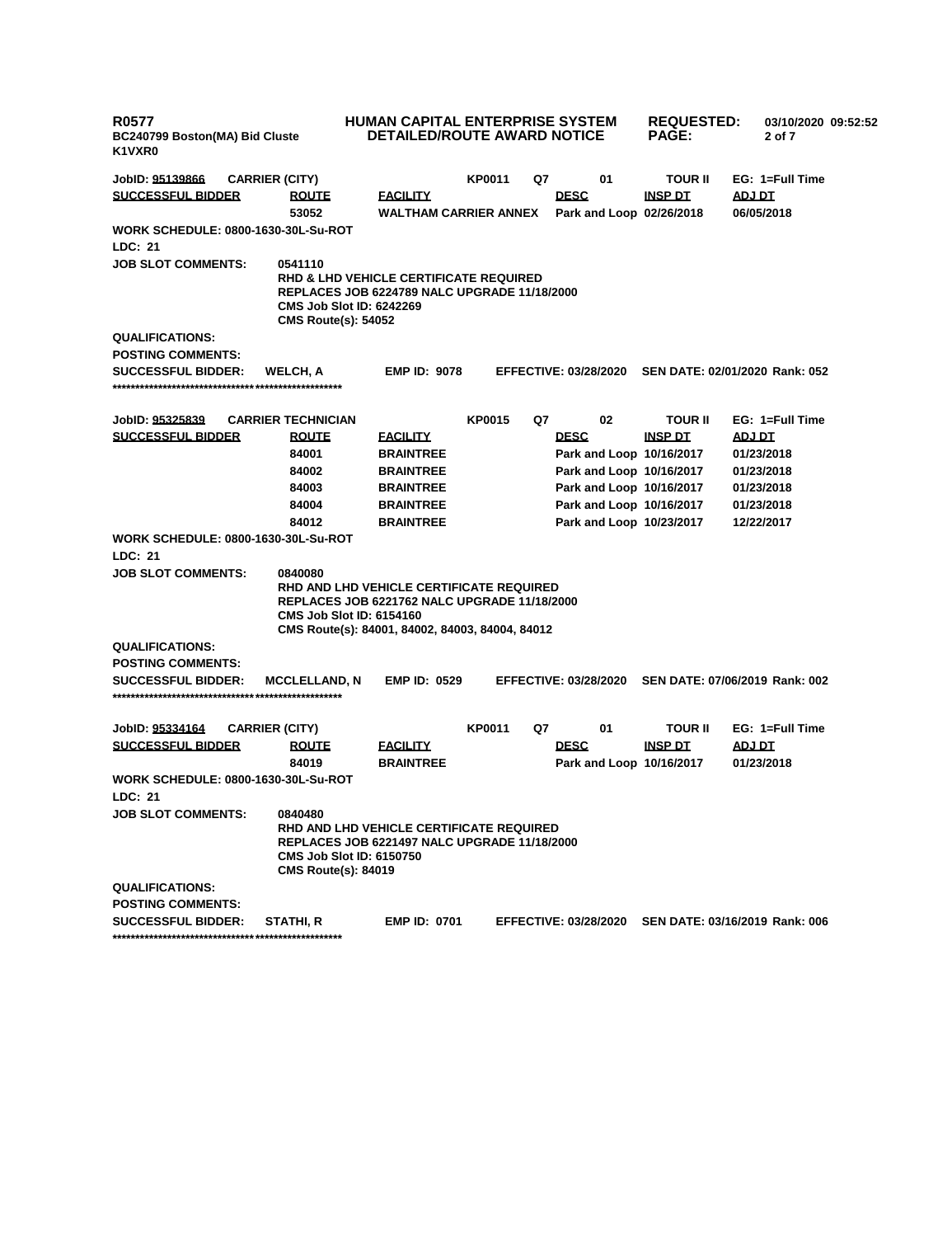**R0577 BC240799 Boston(MA) Bid Cluste K1VXR0**

## **HUMAN CAPITAL ENTERPRISE SYSTEM DETAILED/ROUTE AWARD NOTICE**

**REQUESTED: 03/10/2020 09:52:52 PAGE: 3 of 7** 

| JobID: 95172940                            | <b>CARRIER TECHNICIAN</b>                                                                                 |                             | <b>KP0015</b> | Q7 | 02                           | <b>TOUR II</b> | EG: 1=Full Time                |
|--------------------------------------------|-----------------------------------------------------------------------------------------------------------|-----------------------------|---------------|----|------------------------------|----------------|--------------------------------|
| <b>SUCCESSFUL BIDDER</b>                   | <b>ROUTE</b>                                                                                              | <b>FACILITY</b>             |               |    | <b>DESC</b>                  | <b>INSP DT</b> | ADJ DT                         |
|                                            | 35028                                                                                                     | <b>BRIGHTON</b>             |               |    | Foot                         | 02/06/2006     | 08/04/2015                     |
|                                            | 35034                                                                                                     | <b>BRIGHTON</b>             |               |    | Foot                         | 02/06/2006     | 08/04/2015                     |
|                                            | 35037                                                                                                     | <b>BRIGHTON</b>             |               |    | Foot                         | 02/06/2006     | 08/04/2015                     |
|                                            | 35039                                                                                                     | <b>BRIGHTON</b>             |               |    | Foot                         | 02/06/2006     | 08/04/2015                     |
|                                            | 35018                                                                                                     | <b>BRIGHTON</b>             |               |    | Foot                         | 02/06/2006     | 08/04/2015                     |
| <b>WORK SCHEDULE: 0800-1630-30L-Su-ROT</b> |                                                                                                           |                             |               |    |                              |                |                                |
| LDC: 21                                    |                                                                                                           |                             |               |    |                              |                |                                |
| <b>JOB SLOT COMMENTS:</b>                  | 800-1630-30L-SUN/ROT                                                                                      |                             |               |    |                              |                |                                |
| <b>QUALIFICATIONS:</b>                     |                                                                                                           |                             |               |    |                              |                |                                |
| <b>POSTING COMMENTS:</b>                   |                                                                                                           |                             |               |    |                              |                |                                |
| <b>SUCCESSFUL BIDDER:</b>                  | <b>DASTINOT, J</b>                                                                                        | <b>EMP ID: 4671</b>         |               |    | <b>EFFECTIVE: 03/28/2020</b> |                | SEN DATE: 11/10/2018 Rank: 001 |
|                                            |                                                                                                           |                             |               |    |                              |                |                                |
|                                            |                                                                                                           |                             |               |    |                              |                |                                |
| JobID: 95149796                            | <b>CARRIER (CITY)</b>                                                                                     |                             | <b>KP0011</b> | Q7 | 01                           | <b>TOUR II</b> | EG: 1=Full Time                |
| <b>SUCCESSFUL BIDDER</b>                   | <b>ROUTE</b>                                                                                              | <b>FACILITY</b>             |               |    | <b>DESC</b>                  | <b>INSP DT</b> | ADJ DT                         |
|                                            | 30010                                                                                                     | <b>JAMAICA PLAIN</b>        |               |    | Foot                         | 05/04/2019     | 07/31/2019                     |
| <b>WORK SCHEDULE: 0800-1630-30L-Su-ROT</b> |                                                                                                           |                             |               |    |                              |                |                                |
| <b>LDC: 21</b>                             |                                                                                                           |                             |               |    |                              |                |                                |
| <b>JOB SLOT COMMENTS:</b>                  | RHD AND LHD VEHICLE CERTIFICATE REQUIRED<br><b>CMS Job Slot ID: 6241642</b><br><b>CMS Route(s): 30010</b> |                             |               |    |                              |                |                                |
| <b>QUALIFICATIONS:</b>                     |                                                                                                           |                             |               |    |                              |                |                                |
| <b>POSTING COMMENTS:</b>                   |                                                                                                           |                             |               |    |                              |                |                                |
| <b>SUCCESSFUL BIDDER:</b>                  | <b>KIRBY, C</b>                                                                                           | <b>EMP ID: 1269</b>         |               |    | <b>EFFECTIVE: 03/28/2020</b> |                | SEN DATE: 02/01/2020 Rank: 016 |
|                                            |                                                                                                           |                             |               |    |                              |                |                                |
|                                            |                                                                                                           |                             |               |    |                              |                |                                |
| JobID: 95224975                            | <b>CARRIER TECHNICIAN</b>                                                                                 |                             | <b>KP0015</b> | Q7 | 02                           | <b>TOUR II</b> | EG: 1=Full Time                |
| <b>SUCCESSFUL BIDDER</b>                   | <b>ROUTE</b>                                                                                              | <b>FACILITY</b>             |               |    | <b>DESC</b>                  | <b>INSP DT</b> | <b>ADJ DT</b>                  |
|                                            | 51004                                                                                                     | <b>REVERE CARRIER ANNEX</b> |               |    | Park and Loop 02/05/2018     |                | 05/08/2018                     |
|                                            | 51037                                                                                                     | <b>REVERE CARRIER ANNEX</b> |               |    | Park and Loop 02/05/2018     |                | 05/08/2018                     |
|                                            | 51041                                                                                                     | <b>REVERE CARRIER ANNEX</b> |               |    | Park and Loop 02/05/2018     |                | 05/08/2018                     |
|                                            | 51034                                                                                                     | <b>REVERE CARRIER ANNEX</b> |               |    | Park and Loop 02/05/2018     |                | 05/08/2018                     |
|                                            | 51047                                                                                                     | <b>REVERE CARRIER ANNEX</b> |               |    | Park and Loop 02/05/2018     |                | 05/08/2018                     |
| WORK SCHEDULE: 0800-1630-30L-Su-ROT        |                                                                                                           |                             |               |    |                              |                |                                |
| <b>LDC: 21</b>                             |                                                                                                           |                             |               |    |                              |                |                                |
| <b>JOB SLOT COMMENTS:</b>                  | RHD AND LHD VEHICLE CERTIFICATE REQUIRED: ROUTES: 5104, 5147, 5137,<br>5134, 5141                         |                             |               |    |                              |                |                                |
| <b>QUALIFICATIONS:</b>                     |                                                                                                           |                             |               |    |                              |                |                                |
| <b>POSTING COMMENTS:</b>                   |                                                                                                           |                             |               |    |                              |                |                                |
| <b>SUCCESSFUL BIDDER:</b>                  | <b>FIORE.W</b>                                                                                            | <b>EMP ID: 7663</b>         |               |    | <b>EFFECTIVE: 03/28/2020</b> |                | SEN DATE: 12/07/2019 Rank: 012 |
|                                            |                                                                                                           |                             |               |    |                              |                |                                |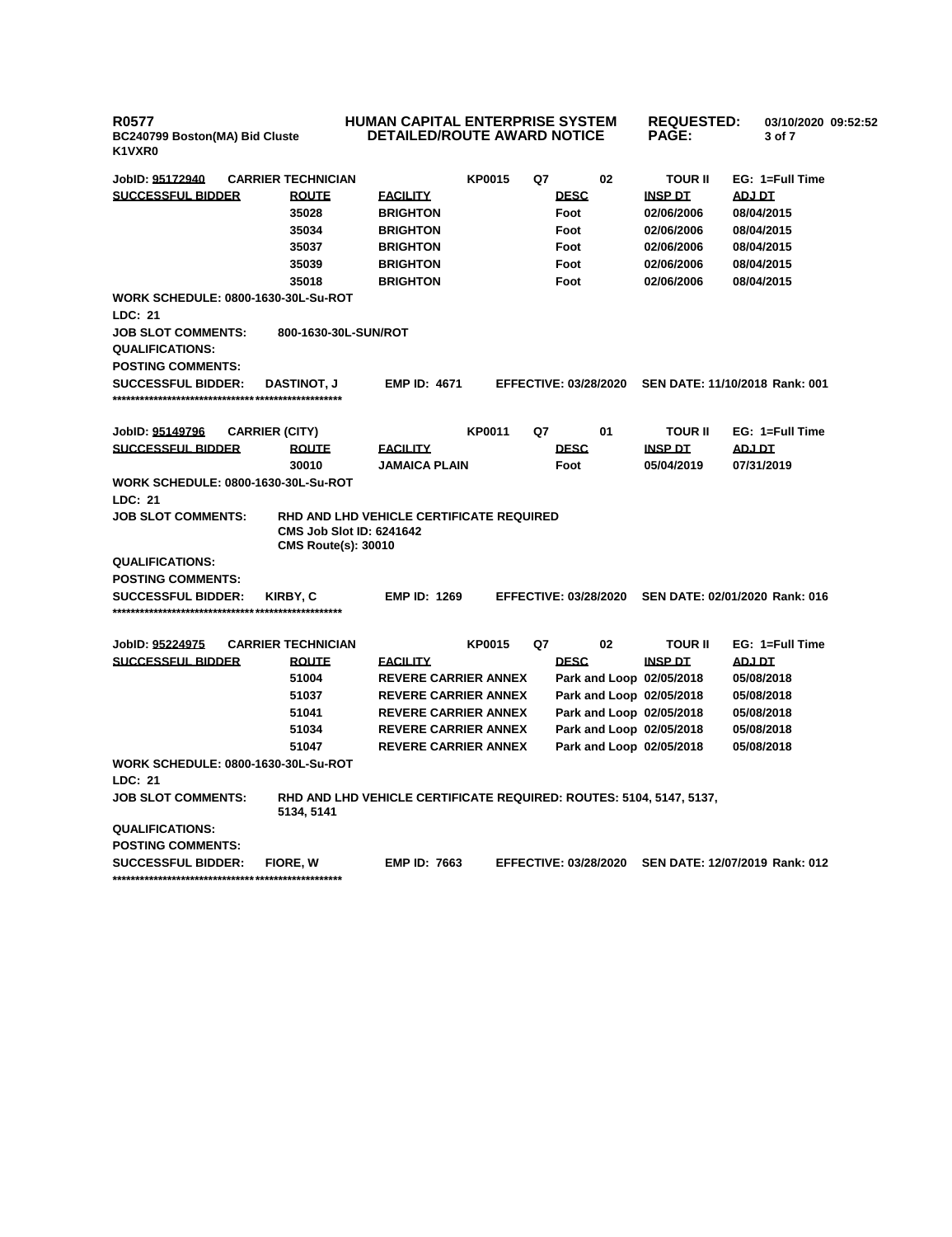**R0577 BC240799 Boston(MA) Bid Cluste K1VXR0**

## **HUMAN CAPITAL ENTERPRISE SYSTEM DETAILED/ROUTE AWARD NOTICE**

**REQUESTED: 03/10/2020 09:52:52 PAGE: 4 of 7** 

| JobID: 95074531                            | <b>CARRIER TECHNICIAN</b>                                                                                                                                                                       |                     | <b>KP0015</b> | Q7                | 02 | TOUR II          | EG: 1=Full Time  |
|--------------------------------------------|-------------------------------------------------------------------------------------------------------------------------------------------------------------------------------------------------|---------------------|---------------|-------------------|----|------------------|------------------|
| NO SUCCESSFUL BIDDER                       | <b>ROUTE</b>                                                                                                                                                                                    | <b>EACILITY</b>     |               | <b>DESC</b>       |    | <b>INSP DT</b>   | <b>ADJ DT</b>    |
|                                            | 55004                                                                                                                                                                                           | <b>MEDFORD</b>      |               | Foot              |    | 01/22/2018       | 04/10/2018       |
|                                            | 55018                                                                                                                                                                                           | <b>MEDFORD</b>      |               | Foot              |    | 01/22/2018       | 04/10/2018       |
|                                            | 55033                                                                                                                                                                                           | <b>MEDFORD</b>      |               | Foot              |    | 01/29/2018       | 04/10/2018       |
|                                            | 55045                                                                                                                                                                                           | <b>MEDFORD</b>      |               | Foot              |    | 01/29/2018       | 04/10/2018       |
|                                            | 55014                                                                                                                                                                                           | <b>MEDFORD</b>      |               | Foot              |    | 01/22/2018       | 04/10/2018       |
| <b>WORK SCHEDULE: 0800-1630-30L-Su-ROT</b> |                                                                                                                                                                                                 |                     |               |                   |    |                  |                  |
| LDC: 21                                    |                                                                                                                                                                                                 |                     |               |                   |    |                  |                  |
| <b>JOB SLOT COMMENTS:</b>                  | 0550440<br>RHD AND LHD VEHICLE CERTIFICATE REQUIRED<br><b>CONVERSION DUE TO NALC AGREEMENT 11/18/2000</b><br><b>CMS Job Slot ID: 6224289</b><br>CMS Route(s): 55004, 55018, 55014, 55033, 55045 |                     |               |                   |    |                  |                  |
| <b>QUALIFICATIONS:</b>                     |                                                                                                                                                                                                 |                     |               |                   |    |                  |                  |
| <b>POSTING COMMENTS:</b>                   |                                                                                                                                                                                                 |                     |               |                   |    |                  |                  |
| <b>NO SUCCESSFUL BIDDER:</b>               |                                                                                                                                                                                                 | <b>EMP ID: 0000</b> |               | <b>EFFECTIVE:</b> |    | <b>SEN DATE:</b> | <b>Rank: 000</b> |
|                                            |                                                                                                                                                                                                 |                     |               |                   |    |                  |                  |
|                                            |                                                                                                                                                                                                 |                     | <b>KP0011</b> | Q7                | 01 | <b>TOUR II</b>   | EG: 1=Full Time  |
| JobID: 95103908<br>NO SUCCESSFUL BIDDER    | <b>CARRIER (CITY)</b><br><b>ROUTE</b>                                                                                                                                                           | <b>FACILITY</b>     |               | <b>DESC</b>       |    | <b>INSP DT</b>   | ADJ DT           |
|                                            | 55013                                                                                                                                                                                           | <b>MEDFORD</b>      |               | Foot              |    | 01/22/2018       | 04/10/2018       |
| <b>WORK SCHEDULE: 0800-1630-30L-Su-ROT</b> |                                                                                                                                                                                                 |                     |               |                   |    |                  |                  |
| LDC: 21                                    |                                                                                                                                                                                                 |                     |               |                   |    |                  |                  |
| <b>JOB SLOT COMMENTS:</b>                  | RHD and LHD Veicle Certificate Required due to NALC Agreement.                                                                                                                                  |                     |               |                   |    |                  |                  |
| <b>QUALIFICATIONS:</b>                     |                                                                                                                                                                                                 |                     |               |                   |    |                  |                  |
| <b>POSTING COMMENTS:</b>                   |                                                                                                                                                                                                 |                     |               |                   |    |                  |                  |
| <b>NO SUCCESSFUL BIDDER:</b>               |                                                                                                                                                                                                 | <b>EMP ID: 0000</b> |               | <b>EFFECTIVE:</b> |    | <b>SEN DATE:</b> | <b>Rank: 000</b> |
|                                            |                                                                                                                                                                                                 |                     |               |                   |    |                  |                  |
|                                            |                                                                                                                                                                                                 |                     |               |                   |    |                  |                  |
| JobID: 95158609                            | <b>CARRIER TECHNICIAN</b>                                                                                                                                                                       |                     | <b>KP0015</b> | Q7                | 02 | <b>TOUR II</b>   | EG: 1=Full Time  |
| <b>NO SUCCESSFUL BIDDER</b>                | <b>ROUTE</b>                                                                                                                                                                                    | <b>FACILITY</b>     |               | <b>DESC</b>       |    | <b>INSP DT</b>   | <b>ADJ DT</b>    |
|                                            | 55016                                                                                                                                                                                           | <b>MEDFORD</b>      |               | Foot              |    | 01/29/2018       | 04/10/2018       |
|                                            | 55034                                                                                                                                                                                           | <b>MEDFORD</b>      |               | Foot              |    | 01/29/2018       | 04/10/2018       |
|                                            | 55035                                                                                                                                                                                           | <b>MEDFORD</b>      |               | Foot              |    | 01/29/2018       | 04/10/2018       |
|                                            | 55031                                                                                                                                                                                           | <b>MEDFORD</b>      |               | Foot              |    | 01/22/2018       | 04/10/2018       |
| <b>WORK SCHEDULE: 0800-1630-30L-Su-ROT</b> |                                                                                                                                                                                                 |                     |               |                   |    |                  |                  |
| LDC: 21                                    |                                                                                                                                                                                                 |                     |               |                   |    |                  |                  |
| <b>JOB SLOT COMMENTS:</b>                  | 0550030<br>RHD AND LHD VEHICLE CERTIFICATE REQUIRED<br><b>CONVERSION DUE TO NALC AGREEMENT 11/18/2000</b><br><b>CMS Job Slot ID: 6225179</b><br>CMS Route(s): 55031, 55035, 55034, 55016        |                     |               |                   |    |                  |                  |
| <b>QUALIFICATIONS:</b>                     |                                                                                                                                                                                                 |                     |               |                   |    |                  |                  |
| <b>POSTING COMMENTS:</b>                   |                                                                                                                                                                                                 |                     |               |                   |    |                  |                  |
| <b>NO SUCCESSFUL BIDDER:</b>               |                                                                                                                                                                                                 | <b>EMP ID: 0000</b> |               | <b>EFFECTIVE:</b> |    | <b>SEN DATE:</b> | <b>Rank: 000</b> |
|                                            |                                                                                                                                                                                                 |                     |               |                   |    |                  |                  |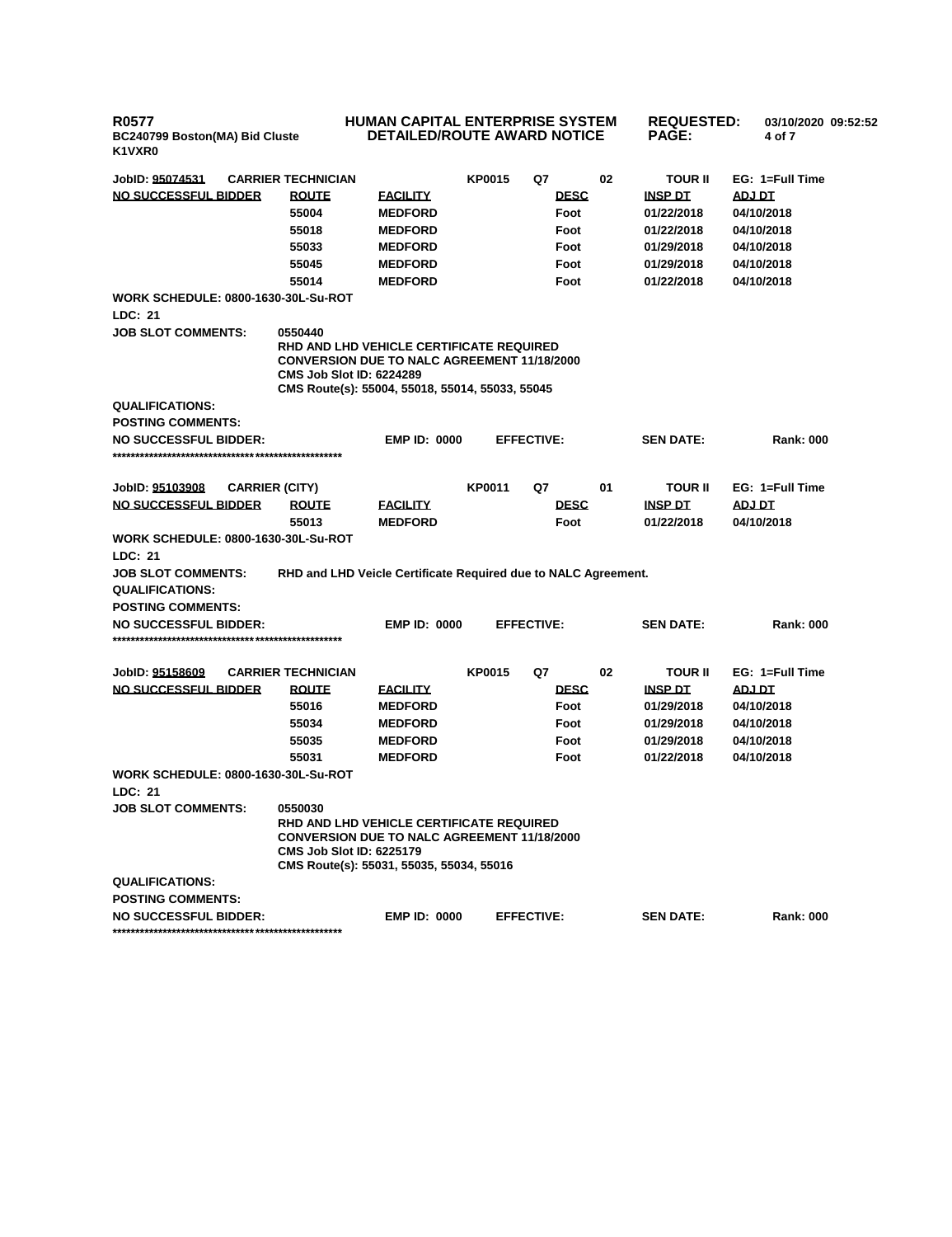| <b>R0577</b><br>BC240799 Boston(MA) Bid Cluste<br>K1VXR0     |                       |                                                                          | <b>HUMAN CAPITAL ENTERPRISE SYSTEM</b><br><b>DETAILED/ROUTE AWARD NOTICE</b>                        |               |                   |                              |  | <b>REQUESTED:</b><br><b>PAGE:</b>          |               | 03/10/2020 09:52:52<br>5 of 7 |  |
|--------------------------------------------------------------|-----------------------|--------------------------------------------------------------------------|-----------------------------------------------------------------------------------------------------|---------------|-------------------|------------------------------|--|--------------------------------------------|---------------|-------------------------------|--|
| JobID: 95343965                                              | <b>CARRIER (CITY)</b> |                                                                          |                                                                                                     | KP0011        | Q7                | 01                           |  | <b>TOUR II</b>                             |               | EG: 1=Full Time               |  |
| <b>SUCCESSFUL BIDDER</b>                                     |                       | <b>ROUTE</b>                                                             | <b>FACILITY</b><br><b>FORT POINT</b>                                                                |               |                   | <b>DESC</b>                  |  | <b>INSP DT</b>                             | ADJ DT        |                               |  |
| <b>WORK SCHEDULE: 1000-1830-30L-Su-ROT</b><br><b>LDC: 27</b> |                       |                                                                          |                                                                                                     |               |                   |                              |  |                                            |               |                               |  |
| <b>JOB SLOT COMMENTS:</b><br><b>QUALIFICATIONS:</b>          |                       |                                                                          | <b>RHD AND LHD VEHICLE CERTIFICATE REQUIRED: ROUTE 10506</b>                                        |               |                   |                              |  |                                            |               |                               |  |
| <b>POSTING COMMENTS:</b><br><b>SUCCESSFUL BIDDER:</b>        |                       | Oconnor, M                                                               | <b>EMP ID: 6964</b>                                                                                 |               |                   | <b>EFFECTIVE: 03/28/2020</b> |  | SEN DATE: 02/17/1996 Rank: 022             |               |                               |  |
|                                                              |                       |                                                                          |                                                                                                     |               |                   |                              |  |                                            |               |                               |  |
| JobID: 95343717                                              | <b>CARRIER (CITY)</b> |                                                                          |                                                                                                     | <b>KP0011</b> | Q7                | 01                           |  | <b>TOUR II</b>                             |               | EG: 1=Full Time               |  |
| <b>SUCCESSFUL BIDDER</b>                                     |                       | <b>ROUTE</b>                                                             | <b>FACILITY</b><br><b>KENMORE</b>                                                                   |               |                   | <b>DESC</b>                  |  | <b>INSP DT</b>                             | <b>ADJ DT</b> |                               |  |
| <b>WORK SCHEDULE: 0830-1700-30L-Su-ROT</b>                   |                       |                                                                          |                                                                                                     |               |                   |                              |  |                                            |               |                               |  |
| LDC: 23                                                      |                       |                                                                          |                                                                                                     |               |                   |                              |  |                                            |               |                               |  |
| <b>JOB SLOT COMMENTS:</b>                                    |                       |                                                                          | HUB RUN MON-FRI; FENWAY INTEROFFICE; EXPRESS MAIL; 1:00PM COLLECTION;<br>4:00PM COLLECTION TRUCK 73 |               |                   |                              |  |                                            |               |                               |  |
| <b>QUALIFICATIONS:</b>                                       |                       |                                                                          |                                                                                                     |               |                   |                              |  |                                            |               |                               |  |
| <b>POSTING COMMENTS:</b>                                     |                       |                                                                          |                                                                                                     |               |                   |                              |  |                                            |               |                               |  |
| <b>SUCCESSFUL BIDDER:</b>                                    |                       | Conrad, J                                                                | <b>EMP ID: 3019</b>                                                                                 |               |                   | <b>EFFECTIVE: 03/28/2020</b> |  | SEN DATE: 04/05/2003 Rank: 012             |               |                               |  |
| JobID: 95084643                                              | <b>CARRIER (CITY)</b> |                                                                          |                                                                                                     | <b>KP0011</b> | Q7                | 01                           |  | <b>TOUR II</b>                             |               | EG: 1=Full Time               |  |
| <b>NO SUCCESSFUL BIDDER</b>                                  |                       | <b>ROUTE</b><br>25023                                                    | <b>FACILITY</b><br><b>ROXBURY</b>                                                                   |               |                   | <b>DESC</b>                  |  | <b>INSP DT</b><br>Park and Loop 05/07/2018 | <u>ADJ DT</u> | 09/11/2018                    |  |
| <b>WORK SCHEDULE: 0800-1630-30L-Su-ROT</b><br>LDC: 21        |                       |                                                                          |                                                                                                     |               |                   |                              |  |                                            |               |                               |  |
| <b>JOB SLOT COMMENTS:</b>                                    |                       | 2192021<br>CMS Job Slot ID: 6160019<br><b>CMS Route(s): 25023</b>        | RHD AND LHD VEHICLE CERTIFICATE REQUIRED<br><b>REPLACES JOB 6222267 NALC UPGRADE 11/18/2000</b>     |               |                   |                              |  |                                            |               |                               |  |
| <b>QUALIFICATIONS:</b>                                       |                       |                                                                          |                                                                                                     |               |                   |                              |  |                                            |               |                               |  |
| <b>POSTING COMMENTS:</b>                                     |                       |                                                                          |                                                                                                     |               |                   |                              |  |                                            |               |                               |  |
| <b>NO SUCCESSFUL BIDDER:</b>                                 |                       |                                                                          | <b>EMP ID: 0000</b>                                                                                 |               | <b>EFFECTIVE:</b> |                              |  | <b>SEN DATE:</b>                           |               | <b>Rank: 000</b>              |  |
|                                                              |                       |                                                                          |                                                                                                     |               |                   |                              |  |                                            |               |                               |  |
| JobID: <u>95151817</u>                                       | <b>CARRIER (CITY)</b> |                                                                          |                                                                                                     | <b>KP0011</b> | Q7                | 01                           |  | <b>TOUR II</b>                             |               | EG: 1=Full Time               |  |
| <b>SUCCESSFUL BIDDER</b>                                     |                       | <b>ROUTE</b>                                                             | <b>FACILITY</b>                                                                                     |               |                   | <b>DESC</b>                  |  | <b>INSP DT</b>                             | <u>ADJ DT</u> |                               |  |
|                                                              |                       | 19018                                                                    | <b>ROXBURY</b>                                                                                      |               |                   |                              |  | Park and Loop 04/30/2018                   |               | 09/11/2018                    |  |
| <b>WORK SCHEDULE: 0800-1630-30L-Su-ROT</b>                   |                       |                                                                          |                                                                                                     |               |                   |                              |  |                                            |               |                               |  |
| LDC: 21                                                      |                       |                                                                          |                                                                                                     |               |                   |                              |  |                                            |               |                               |  |
| <b>JOB SLOT COMMENTS:</b>                                    |                       | 2190012<br><b>CMS Job Slot ID: 6242217</b><br><b>CMS Route(s): 19018</b> | RHD AND LHD VEHICLE CERTIFICATE REQUIRED<br><b>REPLACES JOB 6224721 NALC UPGRADE 11/18/2000</b>     |               |                   |                              |  |                                            |               |                               |  |
| <b>QUALIFICATIONS:</b>                                       |                       |                                                                          |                                                                                                     |               |                   |                              |  |                                            |               |                               |  |
| <b>POSTING COMMENTS:</b>                                     |                       |                                                                          |                                                                                                     |               |                   |                              |  |                                            |               |                               |  |
| <b>SUCCESSFUL BIDDER:</b>                                    |                       | <b>CHAMBERS, K</b>                                                       | <b>EMP ID: 5455</b>                                                                                 |               |                   | <b>EFFECTIVE: 03/28/2020</b> |  | SEN DATE: 10/12/2019 Rank: 002             |               |                               |  |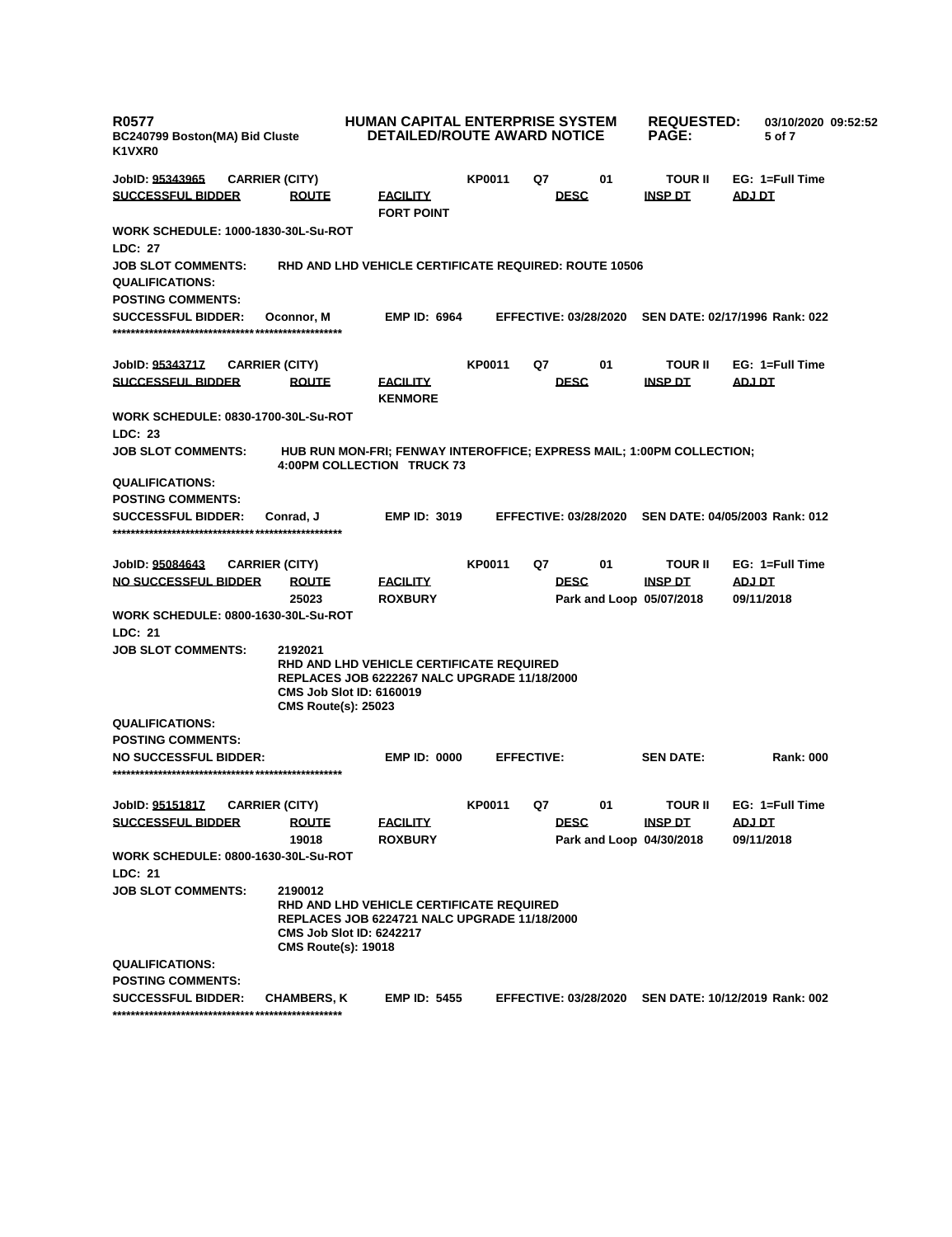| <b>R0577</b><br>BC240799 Boston(MA) Bid Cluste<br>K1VXR0 | HUMAN CAPITAL ENTERPRISE SYSTEM<br><b>DETAILED/ROUTE AWARD NOTICE</b>                                                                                            |                   |             |    |                  | <b>REQUESTED:</b><br>03/10/2020 09:52:52<br>6 of 7 |  |  |  |
|----------------------------------------------------------|------------------------------------------------------------------------------------------------------------------------------------------------------------------|-------------------|-------------|----|------------------|----------------------------------------------------|--|--|--|
| JobID: 70980102<br><b>CARRIER (CITY)</b>                 |                                                                                                                                                                  | <b>KP0011</b>     | Q7          | 01 | <b>TOUR II</b>   | EG: 1=Full Time                                    |  |  |  |
| NO SUCCESSFUL BIDDER<br><b>ROUTE</b>                     | <b>FACILITY</b>                                                                                                                                                  |                   | <b>DESC</b> |    | <b>INSP DT</b>   | <b>ADJ DT</b>                                      |  |  |  |
| 27021                                                    | <b>SOUTH BOSTON</b>                                                                                                                                              |                   | Foot        |    | 04/30/2012       | 06/16/2015                                         |  |  |  |
| <b>WORK SCHEDULE: 0730-1600-30L-Su-ROT</b>               |                                                                                                                                                                  |                   |             |    |                  |                                                    |  |  |  |
| LDC: 21                                                  |                                                                                                                                                                  |                   |             |    |                  |                                                    |  |  |  |
| <b>JOB SLOT COMMENTS:</b><br>0270320                     | RHD AND LHD VEHICLE CERTIFICATE REQUIRED<br><b>REPLACES JOB 6221867 NALC UPGRADE 11/18/2000</b><br><b>CMS Job Slot ID: 6155560</b><br><b>CMS Route(s): 27021</b> |                   |             |    |                  |                                                    |  |  |  |
| <b>QUALIFICATIONS:</b>                                   |                                                                                                                                                                  |                   |             |    |                  |                                                    |  |  |  |
| <b>POSTING COMMENTS:</b>                                 |                                                                                                                                                                  |                   |             |    |                  |                                                    |  |  |  |
| <b>NO SUCCESSFUL BIDDER:</b>                             | <b>EMP ID: 0000</b>                                                                                                                                              | <b>EFFECTIVE:</b> |             |    | <b>SEN DATE:</b> | <b>Rank: 000</b>                                   |  |  |  |
|                                                          |                                                                                                                                                                  |                   |             |    |                  |                                                    |  |  |  |
| JobID: 95168039<br><b>CARRIER (CITY)</b>                 |                                                                                                                                                                  | <b>KP0011</b>     | Q7          | 01 | TOUR II          | EG: 1=Full Time                                    |  |  |  |
| <b>NO SUCCESSFUL BIDDER</b><br><b>ROUTE</b>              | <b>FACILITY</b>                                                                                                                                                  |                   | <b>DESC</b> |    | <b>INSP DT</b>   | <b>ADJ DT</b>                                      |  |  |  |
| 27023                                                    | <b>SOUTH BOSTON</b>                                                                                                                                              |                   | Foot        |    | 04/30/2012       | 06/16/2015                                         |  |  |  |
| <b>WORK SCHEDULE: 0730-1600-30L-Su-ROT</b>               |                                                                                                                                                                  |                   |             |    |                  |                                                    |  |  |  |
| LDC: 21                                                  |                                                                                                                                                                  |                   |             |    |                  |                                                    |  |  |  |
| <b>JOB SLOT COMMENTS:</b><br>0270330                     | RHD AND LHD VEHICLE CERTIFICATE REQUIRED<br><b>REPLACES JOB 6221854 NALC UPGRADE 11/18/2000</b><br><b>CMS Job Slot ID: 6155266</b><br><b>CMS Route(s): 27023</b> |                   |             |    |                  |                                                    |  |  |  |
| <b>QUALIFICATIONS:</b>                                   |                                                                                                                                                                  |                   |             |    |                  |                                                    |  |  |  |
| <b>POSTING COMMENTS:</b>                                 |                                                                                                                                                                  |                   |             |    |                  |                                                    |  |  |  |
| <b>NO SUCCESSFUL BIDDER:</b>                             | <b>EMP ID: 0000</b>                                                                                                                                              | <b>EFFECTIVE:</b> |             |    | <b>SEN DATE:</b> | <b>Rank: 000</b>                                   |  |  |  |
| JobID: 95180367<br><b>CARRIER (CITY)</b>                 |                                                                                                                                                                  | <b>KP0011</b>     | Q7          | 01 | <b>TOUR II</b>   | EG: 1=Full Time                                    |  |  |  |
| <b>NO SUCCESSFUL BIDDER</b><br><b>ROUTE</b>              | <b>FACILITY</b>                                                                                                                                                  |                   | <b>DESC</b> |    | <b>INSP DT</b>   | <b>ADJ DT</b>                                      |  |  |  |
| 27028                                                    | <b>SOUTH BOSTON</b>                                                                                                                                              |                   | Foot        |    | 01/14/2008       | 06/16/2015                                         |  |  |  |
| <b>WORK SCHEDULE: 0730-1600-30L-Su-ROT</b>               |                                                                                                                                                                  |                   |             |    |                  |                                                    |  |  |  |
| LDC: 21                                                  |                                                                                                                                                                  |                   |             |    |                  |                                                    |  |  |  |
| <b>JOB SLOT COMMENTS:</b><br>0270220                     | RHD AND LHD VEHICLE CERTIFICATE REQUIRED<br><b>REPLACES JOB 6221859 NALC UPGRADE 11/18/2000</b><br><b>CMS Job Slot ID: 6155376</b><br><b>CMS Route(s): 27028</b> |                   |             |    |                  |                                                    |  |  |  |
| <b>QUALIFICATIONS:</b>                                   |                                                                                                                                                                  |                   |             |    |                  |                                                    |  |  |  |
| <b>POSTING COMMENTS:</b>                                 |                                                                                                                                                                  |                   |             |    |                  |                                                    |  |  |  |
| <b>NO SUCCESSFUL BIDDER:</b>                             | <b>EMP ID: 0000</b>                                                                                                                                              | <b>EFFECTIVE:</b> |             |    | <b>SEN DATE:</b> | <b>Rank: 000</b>                                   |  |  |  |